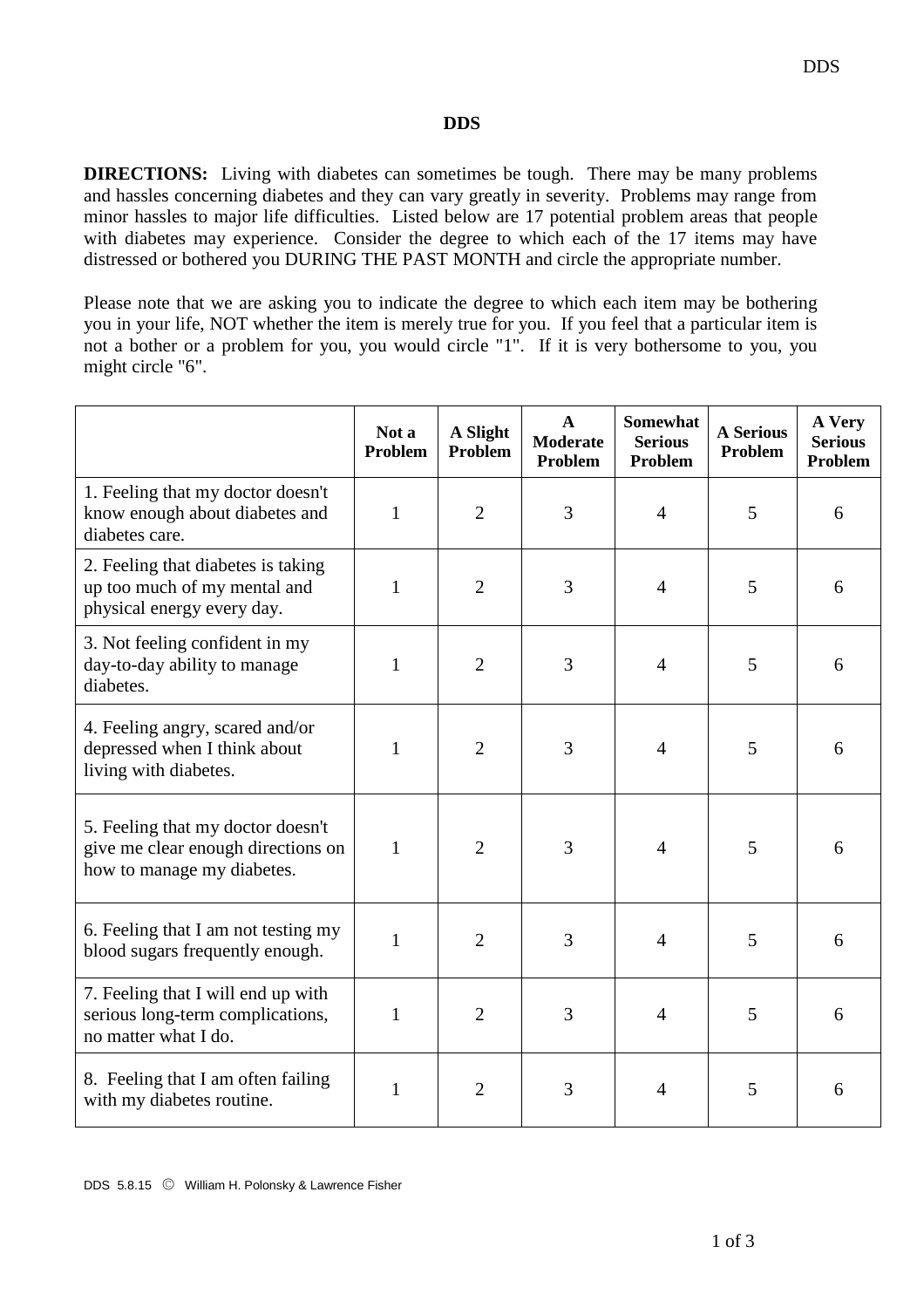|                                                                                                                                                                                                     | Not a<br>Problem | A Slight<br><b>Problem</b> | $\mathbf{A}$<br><b>Moderate</b><br>Problem | Somewhat<br><b>Serious</b><br>Problem | <b>A Serious</b><br>Problem | A Very<br><b>Serious</b><br>Problem |
|-----------------------------------------------------------------------------------------------------------------------------------------------------------------------------------------------------|------------------|----------------------------|--------------------------------------------|---------------------------------------|-----------------------------|-------------------------------------|
| 9. Feeling that friends or family<br>are not supportive enough of<br>self-care efforts (e.g. planning<br>activities that conflict with my<br>schedule, encouraging me to<br>eat the "wrong" foods). | $\mathbf{1}$     | $\overline{2}$             | 3                                          | $\overline{4}$                        | 5                           | 6                                   |
| 10. Feeling that diabetes controls<br>my life.                                                                                                                                                      | $\mathbf{1}$     | $\overline{2}$             | 3                                          | $\overline{4}$                        | 5                           | 6                                   |
| 11. Feeling that my doctor doesn't<br>take my concerns seriously<br>enough.                                                                                                                         | $\mathbf{1}$     | $\overline{2}$             | 3                                          | 4                                     | 5                           | 6                                   |
| 12. Feeling that I am not sticking<br>closely enough to a good meal<br>plan.                                                                                                                        | $\mathbf{1}$     | $\overline{2}$             | 3                                          | $\overline{4}$                        | 5                           | 6                                   |
| 13. Feeling that friends or family<br>don't appreciate how difficult<br>living with diabetes can be.                                                                                                | $\mathbf{1}$     | $\overline{2}$             | 3                                          | $\overline{4}$                        | 5                           | 6                                   |
| 14. Feeling overwhelmed by the<br>demands of living with diabetes.                                                                                                                                  | 1                | $\overline{2}$             | 3                                          | 4                                     | 5                           | 6                                   |
| 15. Feeling that I don't have a<br>doctor who I can see regularly<br>enough about my diabetes.                                                                                                      | $\mathbf{1}$     | $\overline{2}$             | 3                                          | 4                                     | 5                           | 6                                   |
| 16. Not feeling motivated to keep<br>up my diabetes self management.                                                                                                                                | $\mathbf{1}$     | $\overline{2}$             | 3                                          | 4                                     | 5                           | 6                                   |
| 17. Feeling that friends or family<br>don't give me the emotional<br>support that I would like.                                                                                                     | $\mathbf{1}$     | $\overline{2}$             | 3                                          | 4                                     | 5                           | 6                                   |